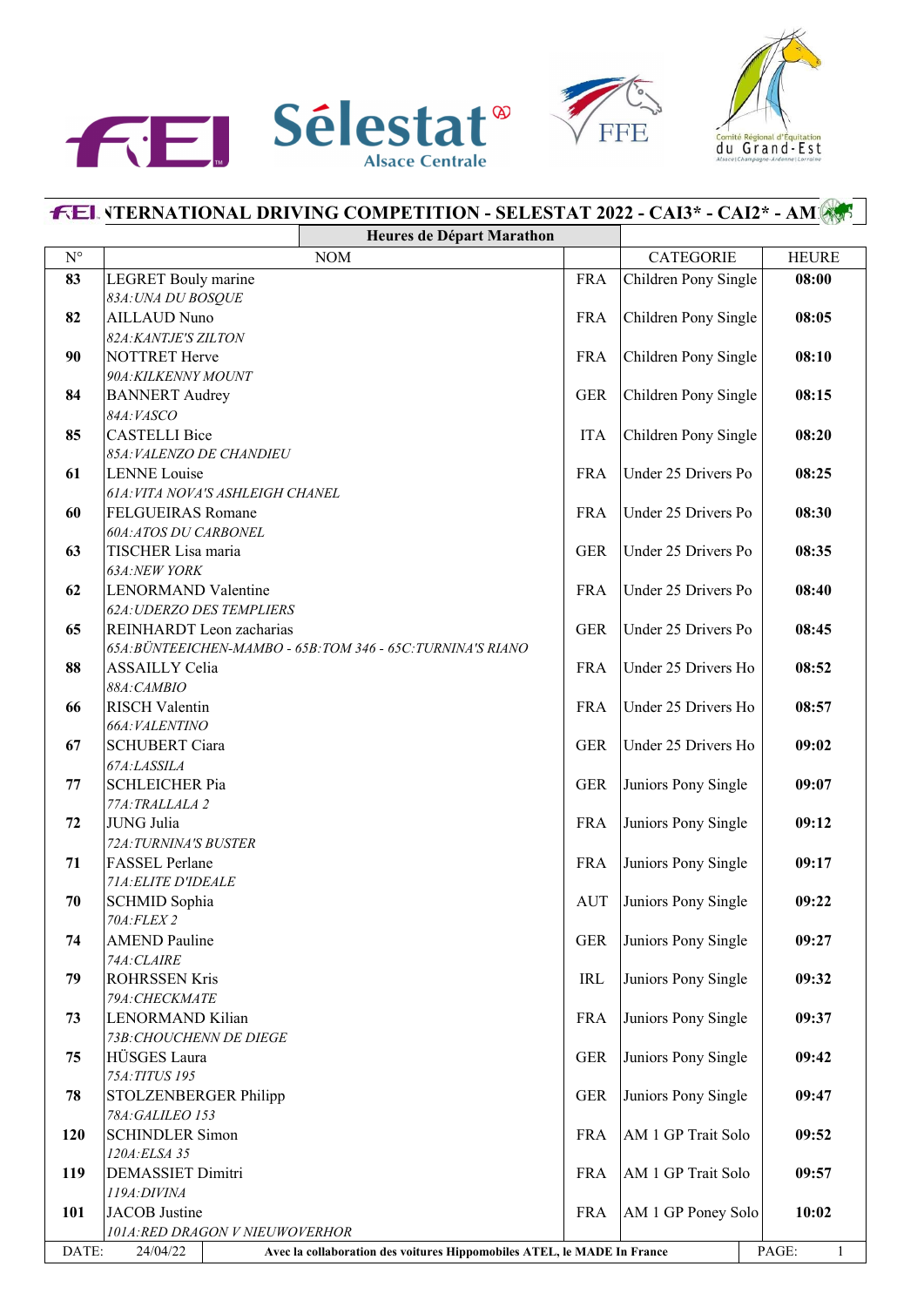





## **FEL VTERNATIONAL DRIVING COMPETITION - SELESTAT 2022 - CAI3\* - CAI2\* - AM1 Heures de Départ Marathon**  $N^{\circ}$  | CATEGORIE | HEURE **106** FRACHON Florence FRA AM1 GP Solo **10:09** *106A:EXTRA DE POPEY* **110** VANEL Lea FRA AM1 GP Solo 10:14 *110A:EMPIRE* **108** LINSTER Cloe FRA AM1 GP Solo 10:19 *108A:JORIS* **104** BENET Barbara FRA AM1 GP Solo **10:24** *104A:DARCOS DES PERRIERES* **105** BITARD Michel FRA AM1 GP Solo **10:29** *105B:SHEITAN DU CHENE Z* **102** CAPELLE Arthur **102** CAPELLE Arthur **FRA** AM 1 GP Poney Paire **10:34** *102A:CRICCIETH KENELM - 102B:KIELSHOOP BODO OF ROSE* **103** EGELE Guillaume **FRA** AM 1 GP Poney Paire **10:39** *103A:REDWOOD FIGHTER - 103B:REDWOOD FIREBLADE* **117** ORY Degomme mathieu **10:46 10:46 10:46 10:46 10:46** *117B:TORNADO - 117A:ET BOUM DE LA LUCE* **112** DEMAZIERE Jean luc **FRA** AM1 GP Paire **10:51** *112A:COREY - 112B:DIEGO DE RAON* **113** DUPONT Gerard **FRA** AM1 GP Paire **10:56** *113D:NONIUS XII 152 AKKORD - 113C:IMAN - 113B:FRANKO B* **116** MURINGER Thierry **FRA** AM1 GP Paire 11:01 *116B:KENT ROYAL S - 116A:CASHMAN* **114** FREY Michel **FRA** AM1 GP Paire **11:06** *114A:ELAN - 114B:VOLANT* **80** ANDREW Max GER Juniors Pony Pair 11:14 *80B:LEYBUCHTS PIERRE - 80A:LEYBUCHT LANCELOT - 80C:POLHAAR SECRET SERYDDWR* **89** NOTTRET Anthony FRA Juniors Pony Single **11:19** *89A:CYRANO DU BEC* **68** SCHUBERT Ciara GER Under 25 Drivers Ho **11:26** *68A:ENERGY 19* **107** LENNE David FRA AM1 GP Solo **11:31** *107A:ARTISTE* **54** BUCK Robert **GBR** CAI2\* Pony Single **11:36** *54A:THORNEYSIDE EMPORER* **87** SCHLEICHER Kai Maria GER CAI2\* Pony Single 11:41 *87A:CHIP CHAP COCONUT* **56** TOUBLANC Mathieu FRA CAI2\* Pony Pair **11:46** *56A:ABSOLU DE CHATILLON - 56B:BAGATELE DE CHATILLON - 56C:BYZANCE DE CHATILLON* **64** HENSEL Lena GER Under 25 Drivers Po **11:56** *64A:BONNI - 64C:VAN ROYC'S SERGEANT PEPPER - 64B:NIKKI* **44** UNZEITIG Anne GER CAI3\* Horse Single 12:01 *44A:DE NIRO 29* **35** LEFORT Claire **FRA** CAI3\* Horse Single **12:06** *35A:DARWIN DE FELINE* **21** BÖSCH Alexander **12:11** AUT CAI3\* Horse Single **12:11** *21A:FINESSE 374* **26** PHILIPPOT Laure BEL CAI3\* Horse Single 12:16 *26A:GALEN V* DATE: 24/04/22 **Avec la collaboration des voitures Hippomobiles ATEL, le MADE In France** PAGE: 2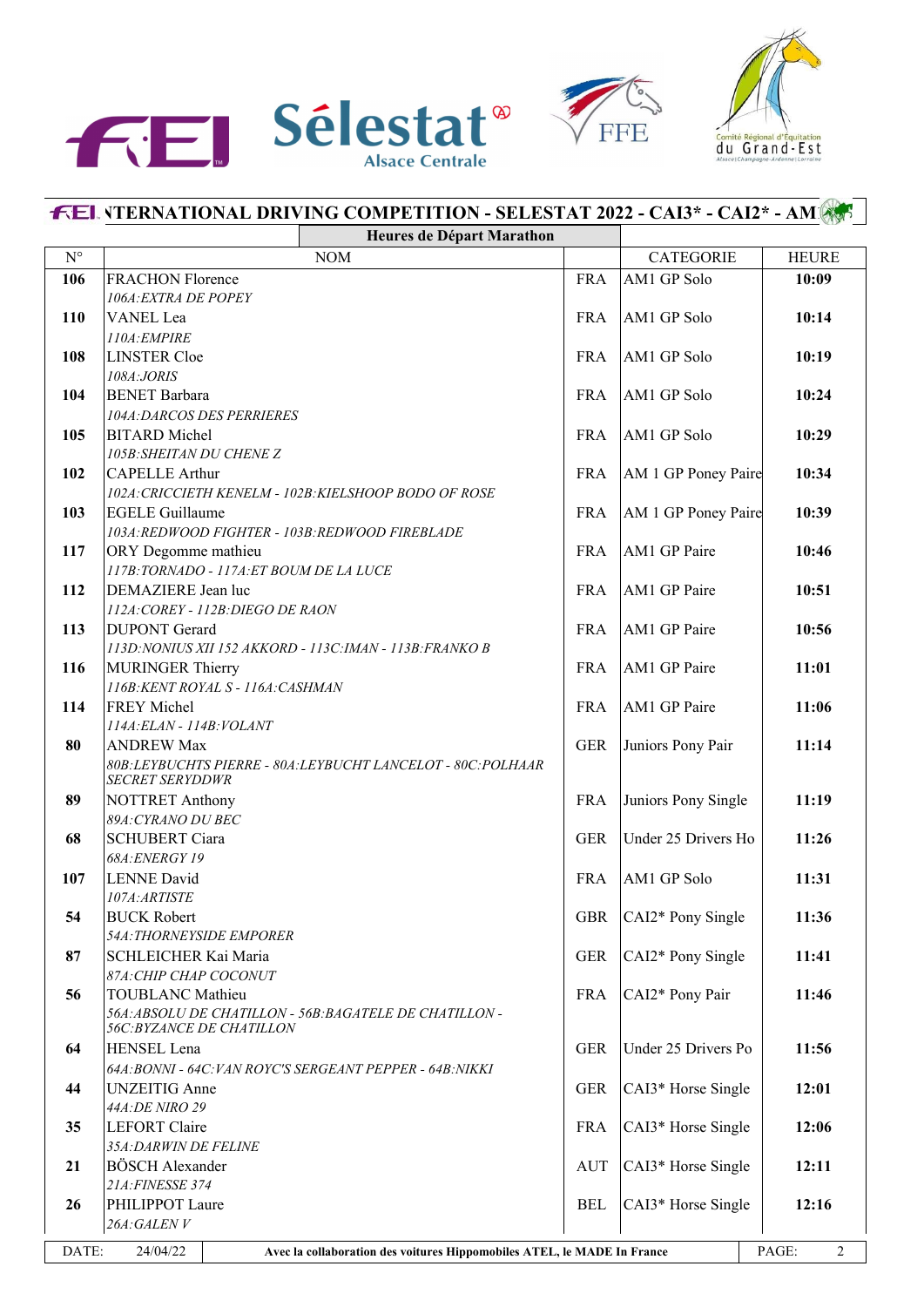





## **FEL VTERNATIONAL DRIVING COMPETITION - SELESTAT 2022 - CAI3\* - CAI2\* - AM1 Heures de Départ Marathon**  $N^{\circ}$  | CATEGORIE | HEURE **46** SCHILTZ Marie **12:21** LUX CAI3\* Horse Single **12:21** *46A:FRODO* **38** OLIVE Jean michel FRA CAI3\* Horse Single 12:26 *38A:ALEJA DE MESENGUY* **39** VERNAY Benoit **FRA** CAI3\* Horse Single **12:31** *39B:CLINT* **2** BLAABJERG Karina **DEN** CAI3\* Pony Single **12:36** *2A:NYGAARDS BLONDIE* **9** TISCHER Lisa maria **CAI3\*** Pony Single **12:41** *9A:GREAT DANCER B* **8** GENKINGER Anna GER CAI3\* Pony Single 12:46 *8A:BELLA DONNA 141* **92** KIEFER Edwin GER CAI3\* Pony Single 12:51 *92A:DREAM COLOUR* **7** DE JOTEMPS delphine FRA CAI3\* Pony Single 12:56 *7A:BRYNENFYS ENYA* **10** HERNER Johan SWE CAI3\* Pony Single 13:01 *10A:STORTEBEKERS BIG CRACKER* **3** CHRISTMANN Anna **FRA** CAI3\* Pony Single **13:06** *3A:NIJEBERT'S NICO* **5** CRESSENT Berengere FRA CAI3\* Pony Single 13:11 *5A:DAKOTAH'S OWEN* **15** SNOW Averina **15** SNOW Averina **GBR** CAI3\* Pony Pair **13:16** *15A:CAPITOLA MR HOUDINI - 15B:MENAI LONE RANGER 71028* **12** JEANSON Antoine FRA CAI3\* Pony Pair 13:21 *12A:KANTJE'S ERALD - 12C:RIETHEIM'S MARIO - 12D:VITO C* **18** LAPLUME Claudine **LAPLUME** Claudine **LUX** CAI3\* Pony Pair **13:26** *18C:VALENTINE V.D. PRINSENHOF - 18A:LAKEWAY'S DANCING FLAME - 18B:MONCHERIE* **16** KOHLWEISS Birgit GER CAI3\* Pony Pair 13:31 *16B:MANOLO K - 16A:CASPARI M - 16C:MAREILE G* **17** ROHRSSEN Annika **IRL CAI3\*** Pony Pair **13:36** *17A:ROSENS RABEO - 17B:ROSENS RAMIRO* **11** POTTIER Hughes BEL CAI3\* Pony Pair 13:41 *11B:EQUI CENTER'S ISIS - 11C:PALERMO - 11A:CUNERA ALCATRAZ* 14 SELLE Jean frederic FRA CAI3\* Pony Pair 13:46 *14A:BRIGYLL AURDDOLEN - 14B:BURBERRY'S D'ESKAME - 14C:GOLTIX D'AMOUR SPONTE* **34** GARCIA Didier FRA CAI3\* Horse Single **13:53** *34A:GUILLAUME SWING* **25** MEUWIS Jonathan **BEL** CAI3\* Horse Single 13:58 *25B:HAPPY DES CERISIERS* **23** CLAEYS Pieter **BEL** CAI3\* Horse Single **14:03** *23A:LEONORA BV* **37** MEYSON Stephane **FRA** CAI3\* Horse Single **14:08** *37A:VOLKER* **47** THIBAUT-MCCAW Maureen LUX CAI3\* Horse Single **14:13** *47A:V LUCA R* **24** LEJEUNE Etienne **14:18** BEL CAI3\* Horse Single **14:18** *24A:MAY BE SPECIAL V'T WINKELVELD* DATE: 24/04/22 **Avec la collaboration des voitures Hippomobiles ATEL, le MADE In France** PAGE: 3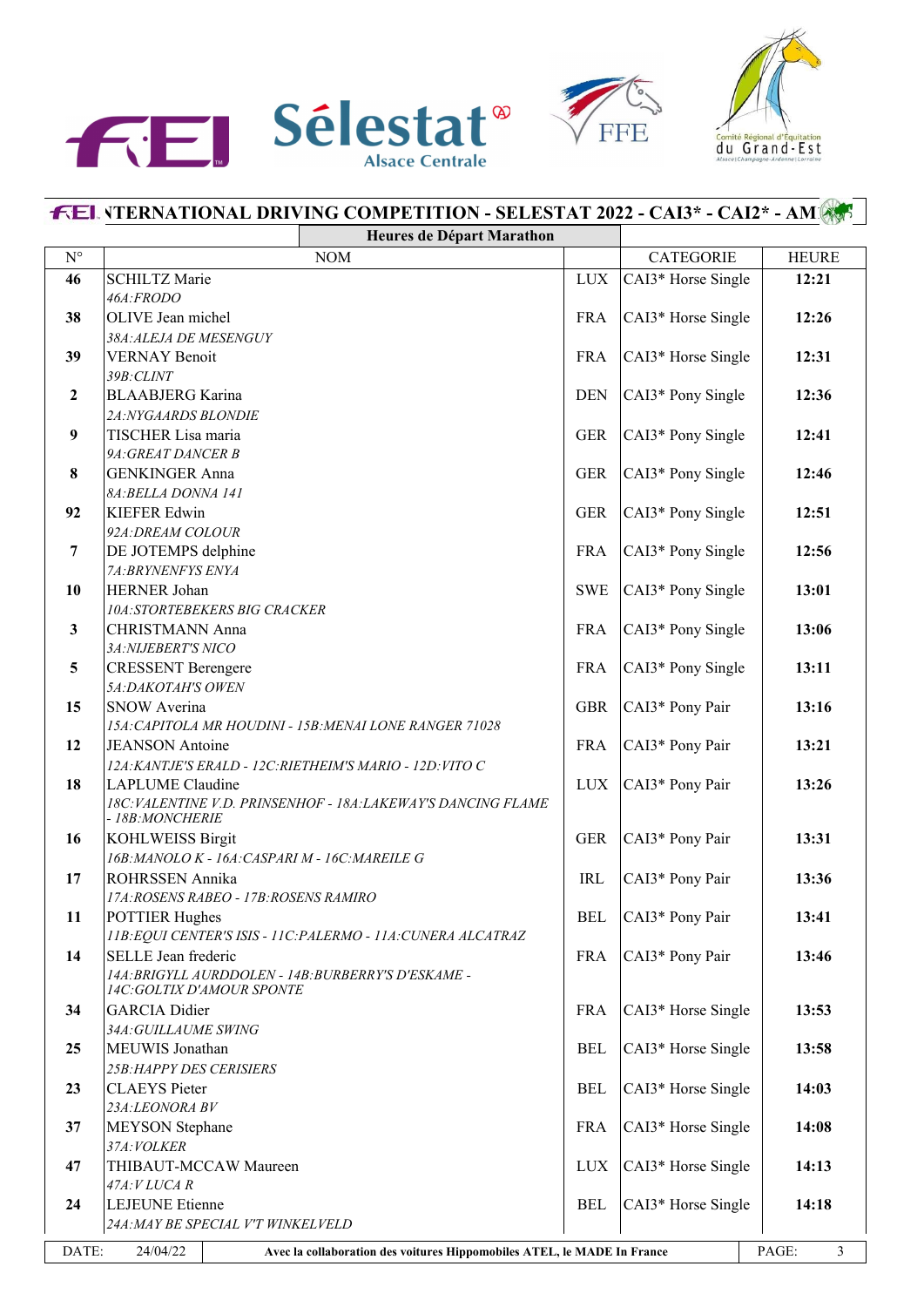





## **FEL VTERNATIONAL DRIVING COMPETITION - SELESTAT 2022 - CAI3\* - CAI2\* - AM1 Heures de Départ Marathon**  $N^{\circ}$  | CATEGORIE | HEURE **86** GÄNSHIRT Fabian GER CAI3\* Horse Single 14:23 *86A:FREDDIE MERCURY T* **33** DESCHAMPS Clement FRA CAI3\* Horse Single 14:28 *33A:BRUME DE CHABLIS* **32** AILLAUD Magalie FRA CAI3\* Horse Single **14:33** *32A:IMPERIO* **41** MCGILL Lucy **GBR** CAI3\* Horse Single **14:38** *41A:CASANOVA II* **28** RENIER Sylvie **14:43 BEL** CAI3\* Horse Single **14:43** *28A:HARALD* **36** LEFORT Claire **FRA** CAI3\* Horse Single **14:48** *36A:EDUWARD* **45** SCHILTZ Franz **LUX** CAI3\* Horse Single **14:53** *45A:SAN REMO ROYAL* **22** BÖSCH Alexander **14:58** AUT CAI3\* Horse Single **14:58** *22A:BAMBUCCA* **27** PHILIPPOT Laure **15:03** BEL CAI3\* Horse Single 15:03 *27A:QC DREAM TIME BROZIE* **31** HOUTAPPELS-BRUDER Kelly  $\begin{array}{|c|c|c|c|c|c|c|c|} \hline \text{GAN} & \text{CAI3* Horse Single} & \text{15:08} \hline \end{array}$ *31A:FLIP* **52** VOGEL Francois FRA CAI3\* Horse Pair **15:13** *52A:NERUDA DE JAU - 52B:NESS DE NOAILLY - 52C:PAUSANIAS DE LA COMBE* **51** KENCK Patricia **FRA** CAI3\* Horse Pair **15:18** *51A:HUXLEY - 51B:NARCYZ* **50** DELMAS Diane **FRA** CAI3\* Horse Pair **15:23** *50C:FUTURE KISS - 50A:CELLAKERNA IFCE - 50B:CURIANTHA IFCE* **53** MALGET Claude LUX CAI3\* Horse Pair 15:28 *53B:CUNEO - 53C:DUKAT - 53A:CAMEE MCL* **49** BÖSCH Stefan **AUT** CAI3\* Horse Pair **15:33** *49A:DADDY'S SUNSHINE 2 - 49C:FREESTYLE 3 - 49B:FERO 31* **1** BLAABJERG Karina **DEN** CAI3\* Pony Single **15:38** *1A:DORNIKS CHAMP R* **91** HERTKORN-KIEFER Katrin GER CAI2\* Pony Single 15:47 *91A:DESPERADO 239* **55** SCOTT Lucy **GBR** CAI2\* Pony Single 15:52 *55A:TRICKLEBANK MAESTRO* **81** REINHARDT Malte **GER** Juniors Pony Pair **16:02** *81A:SASKIA III - 81B:SURPRISE* **121** CRESSENT Robin FRA AM 1 GP Poney Paire **16:07** *121C:DOUBLE P S BLINKER - 121A:ROY - 121B:BOLDERSHOF MARVIN* **69** UNZEITIG Anne GER Under 25 Drivers Ho **16:19** *69A:ROSEMAN 3* **118** PINEL Xavier **16:24 FRA** AM1 GP Paire **16:24** *118A:I'M SPECIAL - 118C:LUCANO V - 118B:KINGSTON V - 118D:NIKO* **115** LINSTER Jean claude **FRA** AM1 GP Paire 16:29 *115B:JUNO - 115A:JARO* **111** DA Silva theo **FRA** AM1 GP Paire **16:34** *111C:KASPER V - 111A:ALIOTH S - 111B:JUPITER* DATE: 24/04/22 **Avec la collaboration des voitures Hippomobiles ATEL, le MADE In France** PAGE: 4